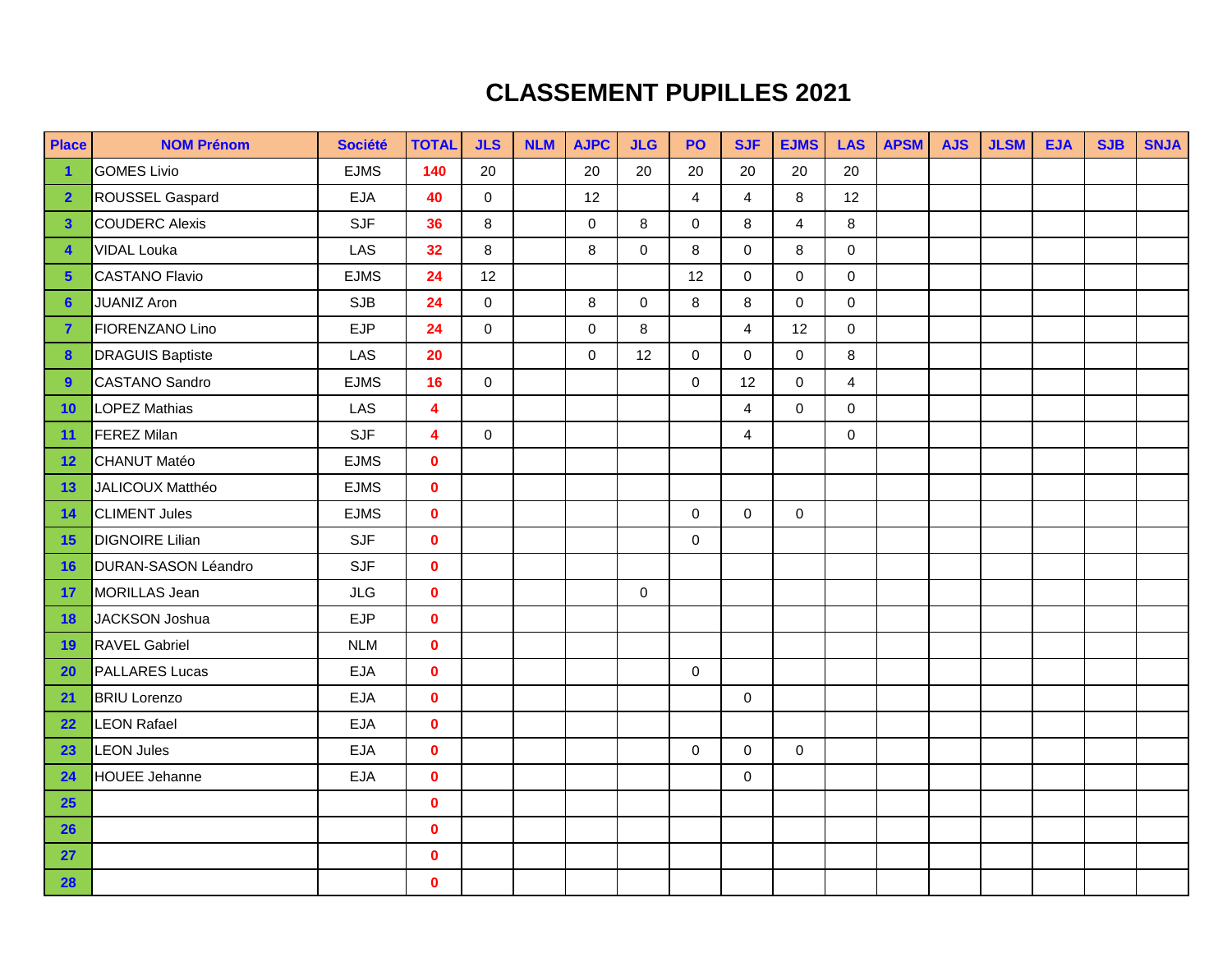## **CLASSEMENT MINIMES 2021**

| Place                   | <b>NOM Prénom</b>       | <b>Société</b> | <b>TOTAL</b>            | <b>JLS</b>     | <b>NLM</b> | <b>AJPC</b>    | <b>JLG</b>          | <b>PO</b>      | <b>SJF</b>     | <b>EJMS</b>    | <b>LAS</b>     | <b>APSM</b> | <b>AJS</b> | <b>JLSM</b> | <b>EJA</b> | <b>SJB</b> | <b>SNJA</b> |
|-------------------------|-------------------------|----------------|-------------------------|----------------|------------|----------------|---------------------|----------------|----------------|----------------|----------------|-------------|------------|-------------|------------|------------|-------------|
| $\blacktriangleleft$    | <b>CHBILY Loucas</b>    | <b>LAS</b>     | 132                     | 20             |            | 20             | 20                  | 12             | 20             | 20             | 20             |             |            |             |            |            |             |
| $\overline{\mathbf{2}}$ | <b>CARIN Mathis</b>     | <b>EJMS</b>    | 44                      | 8              |            | $\mathbf 0$    | 12                  | $\mathbf 0$    | $\overline{4}$ | 12             | 8              |             |            |             |            |            |             |
| $\mathbf{3}$            | <b>CHANUT Matéo</b>     | <b>EJMS</b>    | 36                      | 12             |            | $\overline{4}$ |                     | 20             |                |                |                |             |            |             |            |            |             |
| $\overline{\mathbf{4}}$ | ZEITOUNIAN Timothée     | LAS            | 32                      |                |            | $\overline{4}$ | $\overline{4}$      | 4              |                | 8              | 12             |             |            |             |            |            |             |
| $5\phantom{1}$          | JALICOUX Matthéo        | <b>EJMS</b>    | 28                      | $\overline{4}$ |            | 8              | $\mathbf 0$         | 8              | $\overline{4}$ | $\overline{4}$ | $\mathbf 0$    |             |            |             |            |            |             |
| $6\phantom{1}6$         | <b>LAUTREC Kirstan</b>  | <b>SNJA</b>    | 28                      | $\Omega$       |            | 12             | $\overline{4}$      | $\mathbf 0$    | 12             | $\mathbf 0$    | $\mathbf 0$    |             |            |             |            |            |             |
| $\overline{7}$          | <b>NARDONE Louis</b>    | <b>EJMS</b>    | 24                      |                |            | $\mathbf 0$    | 8                   | $\overline{4}$ | 8              | 0              | $\overline{4}$ |             |            |             |            |            |             |
| $\boldsymbol{8}$        | <b>BEREBEZIER Aaron</b> | <b>EJMS</b>    | 20                      | 8              |            | $\mathbf 0$    | 8                   | $\Omega$       | $\mathbf 0$    | $\overline{4}$ |                |             |            |             |            |            |             |
| 9                       | <b>DRAGUIS Louis</b>    | LAS            | 16                      | $\mathbf 0$    |            | $\mathbf 0$    | $\mathbf 0$         | $\,8\,$        | $\mathbf 0$    | $\mathbf 0$    | 8              |             |            |             |            |            |             |
| 10                      | <b>ARMENGAUD Noa</b>    | <b>EJP</b>     | 12                      | $\overline{4}$ |            | $\,8\,$        |                     |                |                |                |                |             |            |             |            |            |             |
| 11                      | <b>TORRES Raphaël</b>   | <b>EJMS</b>    | 12                      | $\mathbf 0$    |            |                |                     | $\overline{4}$ | 8              | $\mathbf 0$    | $\mathbf 0$    |             |            |             |            |            |             |
| 12                      | <b>JATS Lucas</b>       | <b>EJP</b>     | 8                       |                |            |                | $\overline{4}$      | $\overline{4}$ | $\mathbf 0$    | $\mathbf 0$    |                |             |            |             |            |            |             |
| 13                      | DASILVA Tiago           | <b>EJA</b>     | 8                       |                |            |                |                     |                |                | 8              | $\mathbf 0$    |             |            |             |            |            |             |
| 14                      | PELISSIER Romain        | <b>JLG</b>     | $\overline{\mathbf{4}}$ | $\Omega$       |            |                | $\mathbf 0$         | $\overline{4}$ |                |                |                |             |            |             |            |            |             |
| 15                      | <b>NOGUET Giany</b>     | LAS            | $\mathbf{0}$            |                |            | $\mathbf 0$    |                     | $\mathbf 0$    |                |                | $\mathbf 0$    |             |            |             |            |            |             |
| <b>16</b>               | <b>DEGUITRE Giro</b>    | <b>NLM</b>     | $\mathbf 0$             |                |            |                |                     |                |                |                |                |             |            |             |            |            |             |
| 17                      | <b>DOUCETTE Arthur</b>  | <b>NLM</b>     | $\mathbf 0$             |                |            |                |                     |                |                |                |                |             |            |             |            |            |             |
| <b>18</b>               | <b>BRAVO Quentin</b>    | <b>SJF</b>     | $\mathbf{0}$            | $\mathbf 0$    |            | $\mathbf 0$    | $\mathbf 0$         | $\mathbf 0$    | $\mathbf 0$    | $\mathbf 0$    | $\mathbf 0$    |             |            |             |            |            |             |
| 19                      | <b>GANTIER Nolan</b>    | <b>SJF</b>     | $\mathbf{0}$            | $\mathbf 0$    |            |                | $\mathbf 0$         | $\mathbf 0$    | $\mathbf 0$    | $\mathbf 0$    |                |             |            |             |            |            |             |
| 20                      | <b>LAPP Titouan</b>     | <b>JLG</b>     | $\mathbf 0$             |                |            |                |                     |                |                |                |                |             |            |             |            |            |             |
| 21                      | <b>BUCCI Anton</b>      | <b>EJP</b>     | $\mathbf{0}$            |                |            | $\mathbf 0$    |                     |                |                |                |                |             |            |             |            |            |             |
| 22                      | MARCIN-VIRE Alban       | <b>EJP</b>     | $\mathbf 0$             |                |            |                |                     |                |                |                |                |             |            |             |            |            |             |
| 23                      | <b>CROS Lycendre</b>    | <b>NLM</b>     | $\mathbf 0$             |                |            |                |                     |                |                |                |                |             |            |             |            |            |             |
| 24                      | <b>BERNAL Lorik</b>     | <b>NLM</b>     | $\mathbf 0$             |                |            |                |                     | $\pmb{0}$      |                |                |                |             |            |             |            |            |             |
| 25                      | LECOUTEUR Alexandre     | <b>SNJA</b>    | $\mathbf 0$             |                |            |                |                     |                |                |                |                |             |            |             |            |            |             |
| 26                      | <b>HOUET Quentin</b>    | JLG            | $\mathbf 0$             |                |            |                | $\mathsf{O}\xspace$ |                |                |                |                |             |            |             |            |            |             |
| 27                      | <b>CASSAR Livio</b>     | <b>EJMS</b>    | $\mathbf 0$             |                |            |                |                     | $\mathbf 0$    |                | $\mathbf 0$    |                |             |            |             |            |            |             |
| 28                      |                         |                | $\mathbf 0$             |                |            |                |                     |                |                |                |                |             |            |             |            |            |             |